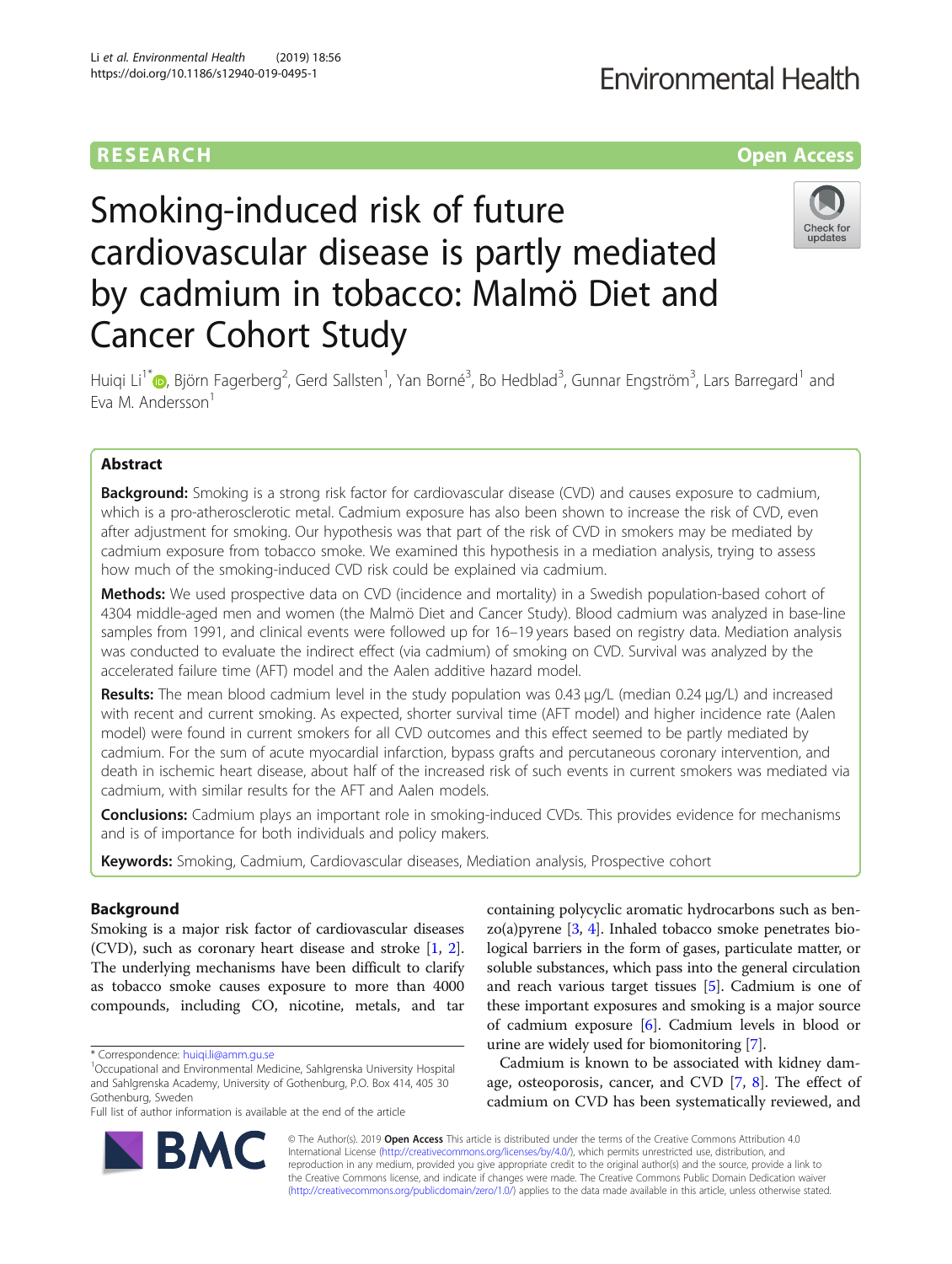reports have demonstrated a 36% increase in CVD risk in the highest exposure category compared to the lowest [[9,](#page-8-0) [10\]](#page-8-0). Additionally, we have shown that relatively low levels of cadmium exposure found in Sweden are also associated with incident CVD [[11\]](#page-8-0). A major cause of CVD is atherosclerosis, and experimental studies as well as ultrasound studies of human atherosclerotic plaques have indicated that cadmium exposure is associated with pro-atherosclerotic effects [\[12](#page-8-0)–[16\]](#page-8-0). A previous suggestion, that the increased risk of CVD by tobacco smoking may be partly caused by cadmium in tobacco smoke, only investigated the difference in cadmium levels between smokers and nonsmokers [\[17](#page-8-0)]. Using mediation analysis, we have recently shown in a cross-sectional study of a middle-aged cohort that cadmium exposure explains part of the association between smoking and the prevalence of atherosclerotic plaques in the carotid arteries [[18\]](#page-8-0).

In the present study we postulate that cadmium exposure is part of the causal pathway linking smoking to increased risk of CVD. Accordingly, the aim of the present study is to evaluate if, and to what degree, the smoking-associated risk of CVD is mediated by cadmium. This is done by mediation analysis [[19](#page-8-0)] investigating the association between smoking and blood cadmium at baseline, and incident CVD during 16–19 years of follow-up of a Swedish cohort with cadmium levels typical of European and US populations.

#### Methods

## Study cohort

The study participants have been described in detail previously [[20\]](#page-8-0). Briefly, they were residents of the city of Malmö, Sweden, at baseline. Both men and women born between 1923 and 1950 were invited to participate in a health examination that took place 1991–1996. A cardiovascular substudy in subjects born 1926–1946 was performed during 1991–1994, and almost all invited subjects agreed to participate [\[21](#page-8-0)]. Fasting blood samples were provided by 5540 out of 6103 participants. Participants with missing data on blood cadmium and smoking status were excluded, leaving a study population of 4819 participants. A re-examination was performed during 2007–2012  $(n = 3192)$  and smoking history was reassessed as previously described [\[22](#page-8-0)]. The current study excluded 515 participants whose self-reported smoking status differed between baseline and re-examination, leaving 4304 participants in the study.

#### Smoking status

Information of smoking status was obtained from questionnaires at baseline and at re-examination, including the year of starting to smoke, the year of smoking cessation, and the daily amount of smoking. Smoking status was categorized into four groups: never smokers, longtime former smokers (previous smokers who had stopped smoking more than 5 years prior to baseline), recent former smokers (previous smokers who had stopped smoking within 5 years prior to baseline), and current smokers. This cut-off for former smokers was based on previous reports showing that 5 years after cessation, the cardiovascular risk related to smoking is largely eliminated [\[23](#page-8-0)–[25](#page-8-0)]. Information of pack-years (the number of packs of cigarettes smoked per day multiplied by the number of years the person has smoked) was available for current smokers, never smokers (0 pack-years) and part of the former smokers.

#### Data and sample collection

Baseline status of cardiovascular risk factors was obtained through questionnaire, including information regarding smoking, alcohol consumption, socioeconomic status, education, physical activity, medical history and medication. Height, weight, and waist circumference were recorded, and body mass index was calculated. Blood pressure was measured after participants rested in the supine position for 10 min. Overnight fasting blood samples were obtained by standard procedures at Malmö University Hospital. High-density lipoprotein cholesterol, low-density lipoprotein cholesterol, hemoglobin A1c, Creactive protein, and whole blood glucose were analyzed as previously reported [\[16](#page-8-0)].

Erythrocytes were collected by centrifuging whole blood in heparin tubes, and then kept at -80 °C in cryotubes (Nunc®; Sigma-Aldrich, Darmstadt, Germany) until analysis. Cadmium and lead in erythrocytes were analyzed by inductively coupled plasma mass spectrometry, as previously described [[16,](#page-8-0) [26\]](#page-8-0). Blood cadmium was then estimated by multiplying the cadmium concentration by hematocrit. The limit of detection was 0.02 μg/L for cadmium and 0.16 μg/L for lead. Based on 50 duplicate samples, the coefficient of variation for blood cadmium was calculated to be 9.6%, and the reliability ratio was calculated to be 0.994.

#### Cardiovascular outcomes

All participants were followed until 31 December 2010, except for 30 subjects who emigrated during the study period. The incidences of cardiovascular events were obtained from the Swedish National Hospital Discharge Register and Cause of Death Register, the Malmö Stroke Register, and the Swedish Coronary Angiography and Angioplasty Registry. Cardiovascular outcomes were defined based on the International Classification of Diseases, 9th or 10th Revision (ICD-9 or ICD-10), and the end points were as follows (ICD codes):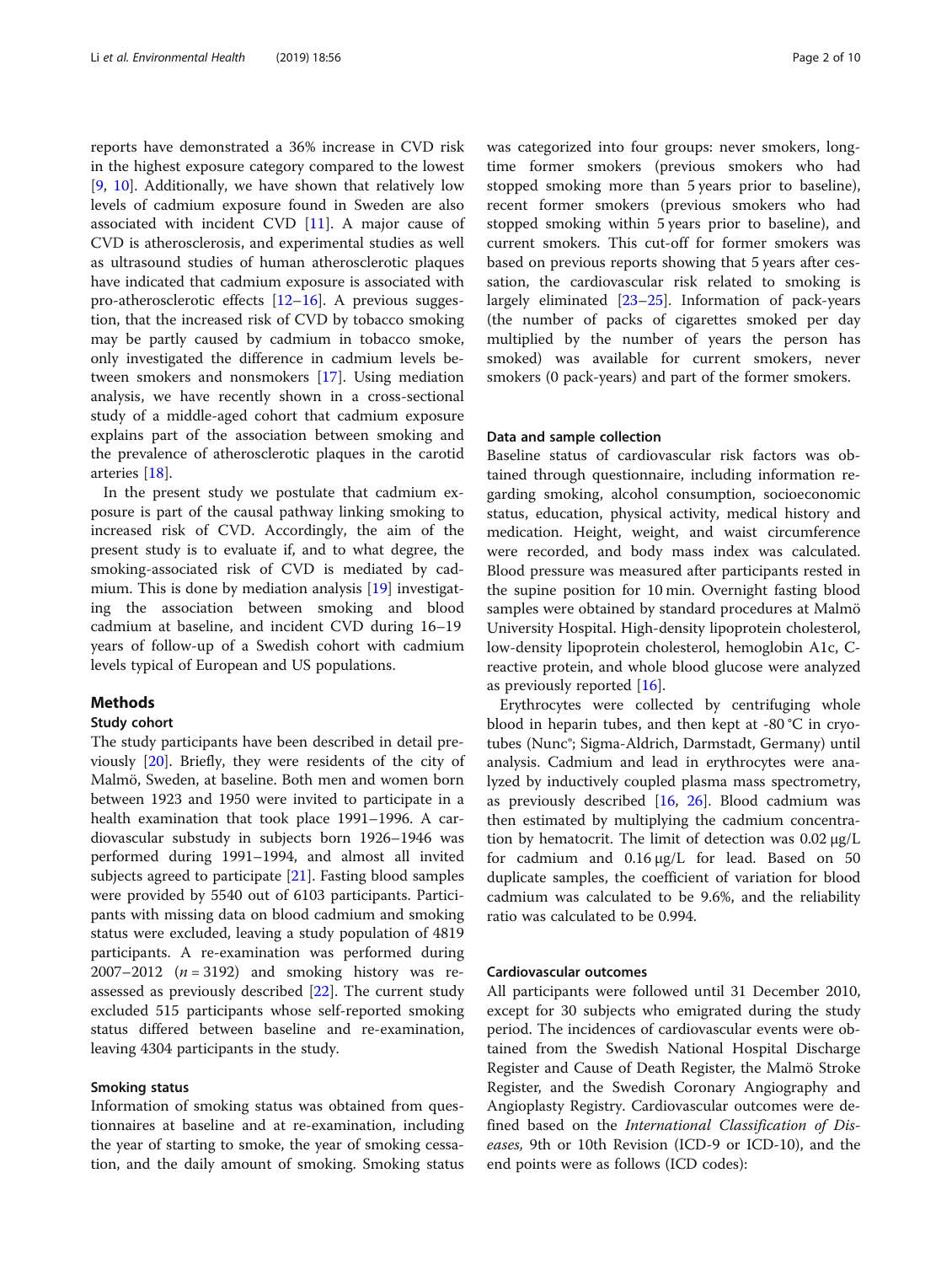- Acute coronary event, defined as acute myocardial infarction (ICD-9: 410; ICD-10: I21) or death due to ischemic heart disease (ICD-9: 412 or 414; ICD-10: I22, I23, or I25)
- Major adverse coronary event (MACE), including acute coronary event, coronary artery bypass graft (CABG), and percutaneous coronary intervention (PCI). The last two, CABG and PCI, were identified from national registries
- Stroke (ICD-9: 430, 431, 434, 436; ICD-10: I60, I61, I63– I64)
- Cardiovascular mortality (ICD-9: 390–459; ICD-10: I00– I99)
- All-cause mortality.

The first three outcomes above included both fatal and non-fatal cases. For each specific outcome, only the first event was considered; for example, a participant who had his or her first stroke event before baseline would be excluded from the analysis of stroke. A participant could contribute to multiple outcomes, for example first suffering a stroke and later having a cardiovascular death.

#### Statistical analysis

The survival times until the specific cardiovascular event or censoring (due to the end of follow-up, or to migration or death) were used as outcomes, smoking status as exposure, and blood cadmium as mediator in this study. The exposure to smoking was defined as a categorical variable with four groups, and the "Never smoker" group was considered as the reference group throughout the analyses. The adjustments included were selected a priori based on the scientific literature on potential confounders: age, gender, waist circumference, education (low/high), physical activity (low/high), blood lead, ratio of total cholesterol/high density lipoprotein, hemoglobin A1c, and C-reactive protein.

Previous papers [[27](#page-8-0)–[29](#page-8-0)] have discussed the statistical method for mediation analysis in the context of survival analysis and suggested that the Cox proportional hazard model is not suitable for mediation analysis, given that it is not mathematically consistent when the mediator is included in, vs. excluded from, the model. Several alternative methods have been suggested for mediation analysis in survival data. One suggestion is to use the accelerated failure time (AFT) model, where results are interpreted as the fold change in survival time [[30\]](#page-8-0); the other is to use the Aalen additive hazard model, where the results are interpreted as the number of additional events per person-time [[27\]](#page-8-0). In this study, the analyses were performed using both the AFT model (assuming a Weibull distribution) and the Aalen additive hazard model (regression coefficients are assumed constant over time) with age on the time axis. The potential interaction between exposure and mediator was also tested in the models. A linear model was used to estimate the association between the exposure and the mediator.

The mediator, blood cadmium, was used in its original form in the mediation analysis based on biological plausibility. We also performed a sensitivity analysis where blood cadmium was log-transformed.

We also performed the analysis with pack-years as exposure instead of smoking categories.

A sensitivity analysis was performed by including participants with inconsistent smoking status ( $n = 515$ ) in order to examine if potential misclassification of smoking status would change our results.

In addition, the impact of the measurement error in blood cadmium was examined. We used the results of the direct and indirect effects for MACE in the current smoker group as an example, and calculated how biased the results would be, given our reliability ratio [\[31](#page-8-0)].

A sensitivity analysis for unmeasured mediatoroutcome confounding was performed. We used the results of the direct and indirect effects for MACE in the current smoker group as an example, and calculated how biased the results would be, given certain effects of the unmeasured confounder on the mediator and the outcome [[32\]](#page-8-0). Briefly, the sensitivity analysis was made for the situation where the unmeasured confounder increases cadmium  $(\alpha_3 > 0)$  and shortens survival time  $(exp(\beta_5) < 1, \text{ AFT model})$  or increases the hazard  $(\beta_5 > 0, \text{ S}$ Aalen model), based on the notation  $(\beta_0 + \beta_1 * \text{Exposure} + \text{Exposure} + \text{Exposure} + \text{Exposure} + \text{Exposure} + \text{Exposure} + \text{Exposure} + \text{Exposure} + \text{Exposure} + \text{Exposure} + \text{Exposure} + \text{Exposure} + \text{Exposure} + \text{Exposure} + \text{Exposure} + \text{Exposure} + \text{Exposure} + \text{Exposure} + \text{Exposure} + \text{Exposure} + \text{Exposure} + \text{Exposure} + \text{Exposure} + \text{Exposure} + \text{Exposure}$  $β<sub>2</sub><sup>*</sup>Mediator + β<sub>3</sub><sup>*</sup>(Exposure<sup>*</sup>Mediator) + β<sub>4</sub><sup>*</sup>Covariates +$  $\beta_5^*$ Unmeasured confounder) for the outcome regression model, and  $(\alpha_0 + \alpha_1)$ <sup>\*</sup>Exposure +  $\alpha_2$ <sup>\*</sup>Covariates +  $\alpha_3$ <sup>\*</sup>Unmeasured confounder) with residual variance  $\sigma_{\rm M}^2$  for the linear mediator regression model. The parameters used in this analysis (values for  $\alpha_1$  and  $\sigma^2$ <sub>M</sub>) were derived from the models.

Statistical analyses were conducted in SAS 9.4 (SAS Institute, Cary, NC, USA) and R 3.4.0 (R core team) with packages of OIsurv (David M Diaz), timereg (Thomas H. Scheike), and mvtnorm (Alan Genz). Confidence intervals for the direct effects were estimated based on standard errors from the AFT and Aalen models, and confidence intervals for the indirect and total effects were estimated using simulation with 100,000 repeats, as described [\[27,](#page-8-0) [30](#page-8-0)]. Proportion mediated was calculated as the ratio between the indirect effect and the total effect in the recent former smoker group and the current smoker group.

## Results

Number of participants, number of events, person-years, and event rates in each smoking group are listed in Table [1](#page-3-0). The general characteristics at baseline are presented in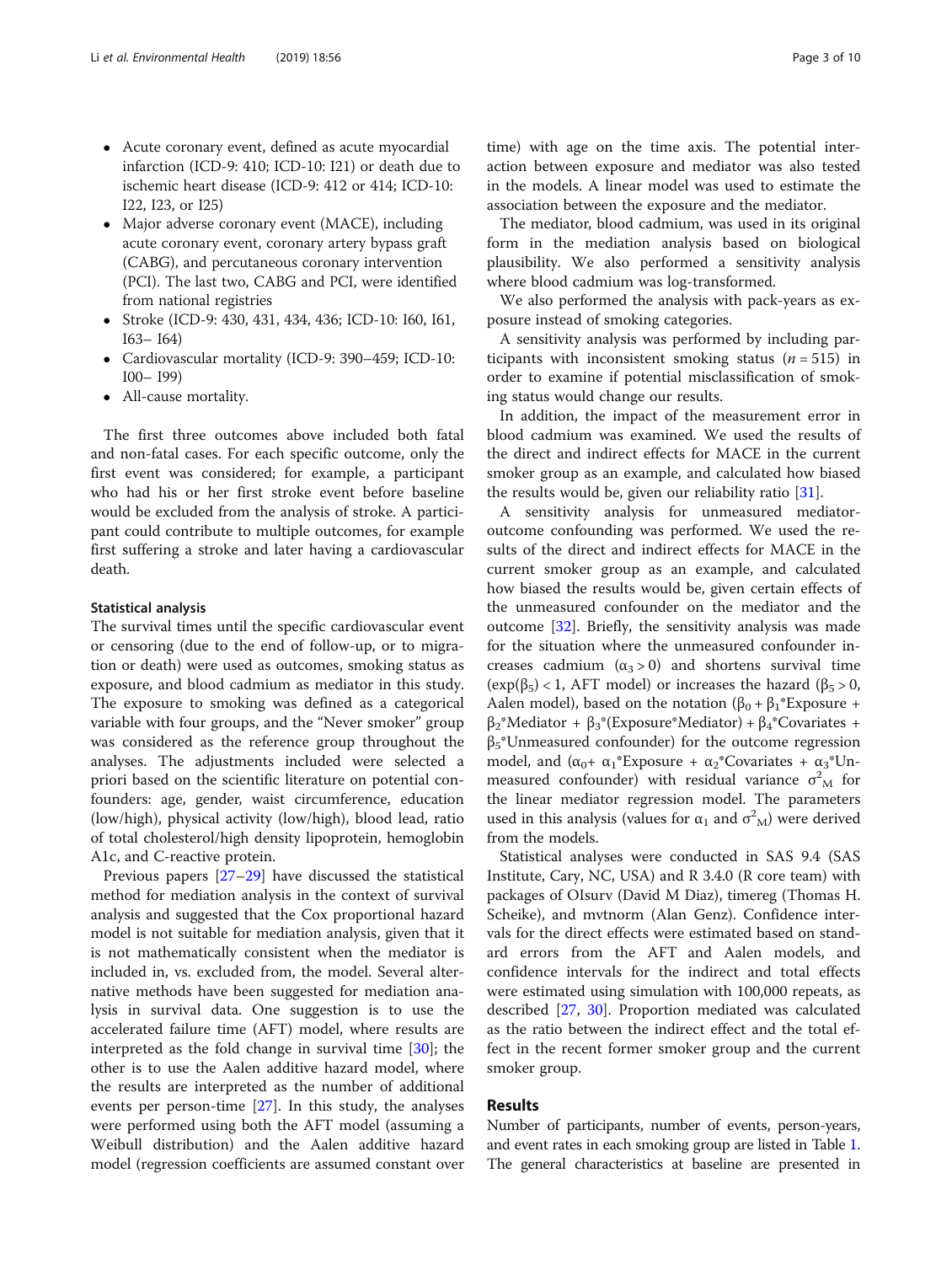<span id="page-3-0"></span>Table 1 Number of subjects, number of events, person-years, and events/person-year rate in each smoking group

| Outcome                     | Smoking status        | n    | Events | Person-years | Events/thousand person-years |
|-----------------------------|-----------------------|------|--------|--------------|------------------------------|
| Acute coronary event        | Never smoker          | 1884 | 119    | 32,001       | 3.7                          |
|                             | Stopped $>$ 5 years   | 1225 | 101    | 20,309       | 5.0                          |
|                             | Stopped $<=$ 5 years  | 278  | 26     | 4424         | 5.9                          |
|                             | Current smoker        | 840  | 101    | 12,598       | 8.0                          |
| Major adverse cardiac event | Never smoker          | 1879 | 145    | 31,763       | 4.6                          |
|                             | Stopped $>$ 5 years   | 1218 | 132    | 19,925       | 6.6                          |
|                             | Stopped $<=$ 5 years  | 275  | 36     | 4282         | 8.4                          |
|                             | Current smoker        | 837  | 120    | 12,423       | 9.7                          |
| Stroke                      | Never smoker          | 1887 | 128    | 32,087       | 4.0                          |
|                             | Stopped $>$ 5 years   | 1240 | 75     | 20,537       | 3.7                          |
|                             | Stopped $\le$ 5 years | 289  | 23     | 4568         | 5.0                          |
|                             | Current smoker        | 843  | 79     | 12,672       | 6.2                          |
| Cardiovascular mortality    | Never smoker          | 1895 | 79     | 32,818       | 2.4                          |
|                             | Stopped $>$ 5 years   | 1253 | 71     | 21,170       | 3.4                          |
|                             | Stopped $<=$ 5 years  | 293  | 19     | 4789         | 4.0                          |
|                             | Current smoker        | 853  | 84     | 13,137       | 6.4                          |
| All-cause mortality         | Never smoker          | 1895 | 265    | 32,818       | 8.1                          |
|                             | Stopped $>$ 5 years   | 1253 | 230    | 21,170       | 10.9                         |
|                             | Stopped $<=$ 5 years  | 293  | 67     | 4789         | 14.0                         |
|                             | Current smoker        | 853  | 304    | 13,137       | 23.1                         |

Table 2. The mean blood cadmium level in the study population was 0.43 μg/L (median 0.24 μg/L). Blood cadmium increased with recent and current smoking (Jonckheere's trend test  $P < 0.001$ ). The age distribution among the four groups was almost identical, with an average of 58 years. The highest percentage of women (70%) was found in the never-smoking group, while the male to female ratio was similar in the other three groups. C-reactive protein increased with recent and current smoking. The mean blood lead level in the study participants was 28.6 μg/L (median  $25.4 \mu g/L$ ). It increased with recent and current smoking, but much less than blood cadmium did.

Results of mediation analysis based on the accelerated failure time model are presented in Table [3.](#page-4-0) Current

**Table 2** Baseline characteristics and potential cardiovascular risk factors of the study participants ( $n = 4304$ )

| Characteristics and risk factors                                  | Total                  | Never smokers           | Long time former<br>smokers | Recent former<br>smokers | Current<br>smokers  |
|-------------------------------------------------------------------|------------------------|-------------------------|-----------------------------|--------------------------|---------------------|
| Blood cadmium ( $\mu q/L$ ) [Median ( $p5 - p95$ ) <sup>1</sup> ] | $0.24(0.10 -$<br>1.52) | $0.20(0.089 -$<br>0.46) | $0.22(0.10 - 0.50)$         | $0.36(0.15 - 1.11)$      | $1.00(0.22 - 2.46)$ |
| Age (year) [Median (p5 - p95) <sup>1</sup> ]                      | 58 (48-66)             | 58 (48-66)              | 58 (48-66)                  | $57(48-66)$              | $57(48-66)$         |
| Women [n (%)]                                                     | 2540 (59%)             | 1329 (70%)              | 586 (47%)                   | 152 (52%)                | 473 (56%)           |
| Waist (cm) [Median ( $p5 - p95$ ) <sup>1</sup> ]                  | 84 (65-106)            | $82(65 - 103)$          | $87(66 - 110)$              | 87 (66-110)              | 83 (64-105)         |
| Low education $[n (%)]$                                           | 1990 (47%)             | 853 (45%)               | 545 (44%)                   | 151 (52%)                | 441 (52%)           |
| Low physical activity [n (%)]                                     | 984 (24%)              | 427 (23%)               | 246 (20%)                   | 72 (25%)                 | 241 (29%)           |
| High alcohol intake [n (%)]                                       | 154 (3.6%)             | 35 (1.9%)               | 55 (4.4%)                   | $11(3.8\%)$              | 53 (6.3%)           |
| Total cholesterol / HDL [Median (p5 -<br>$p95$ <sup>1</sup> ]     | $4.5(2.8 - 7.6)$       | $4.4(2.8-7.3)$          | $4.5(2.8 - 7.3)$            | $4.7(2.8-8.2)$           | $4.8(2.8 - 8.0)$    |
| HbA1c (mmol/mol) [Median ( $p5 - p95$ ) <sup>1</sup> ]            | $4.8(4.1 - 5.8)$       | $4.7(4.1 - 5.6)$        | $4.7(4.1 - 5.8)$            | $4.9(4.1 - 5.8)$         | $5.0(4.3-6.0)$      |
| $CRP$ (mg/L) [Median (p5 - p95) <sup>1</sup> ]                    | $1.4(0.3-8.3)$         | $1.2(0.3-6.8)$          | $1.3(0.3-8.2)$              | $1.6(0.4 - 8.9)$         | $1.8(0.3 - 11.5)$   |
| Blood lead ( $\mu$ g/L) [Median ( $p5 - p95$ ) <sup>1</sup> ]     | $25.4(12.7-$<br>54.4)  | 23.1 (12.1-48.9)        | 26.3 (12.4–51.8)            | $27.0(13.1 - 51.9)$      | 29.4 (14.5-69.4)    |

1) p5 – p95: 5th percentile to 95th percentile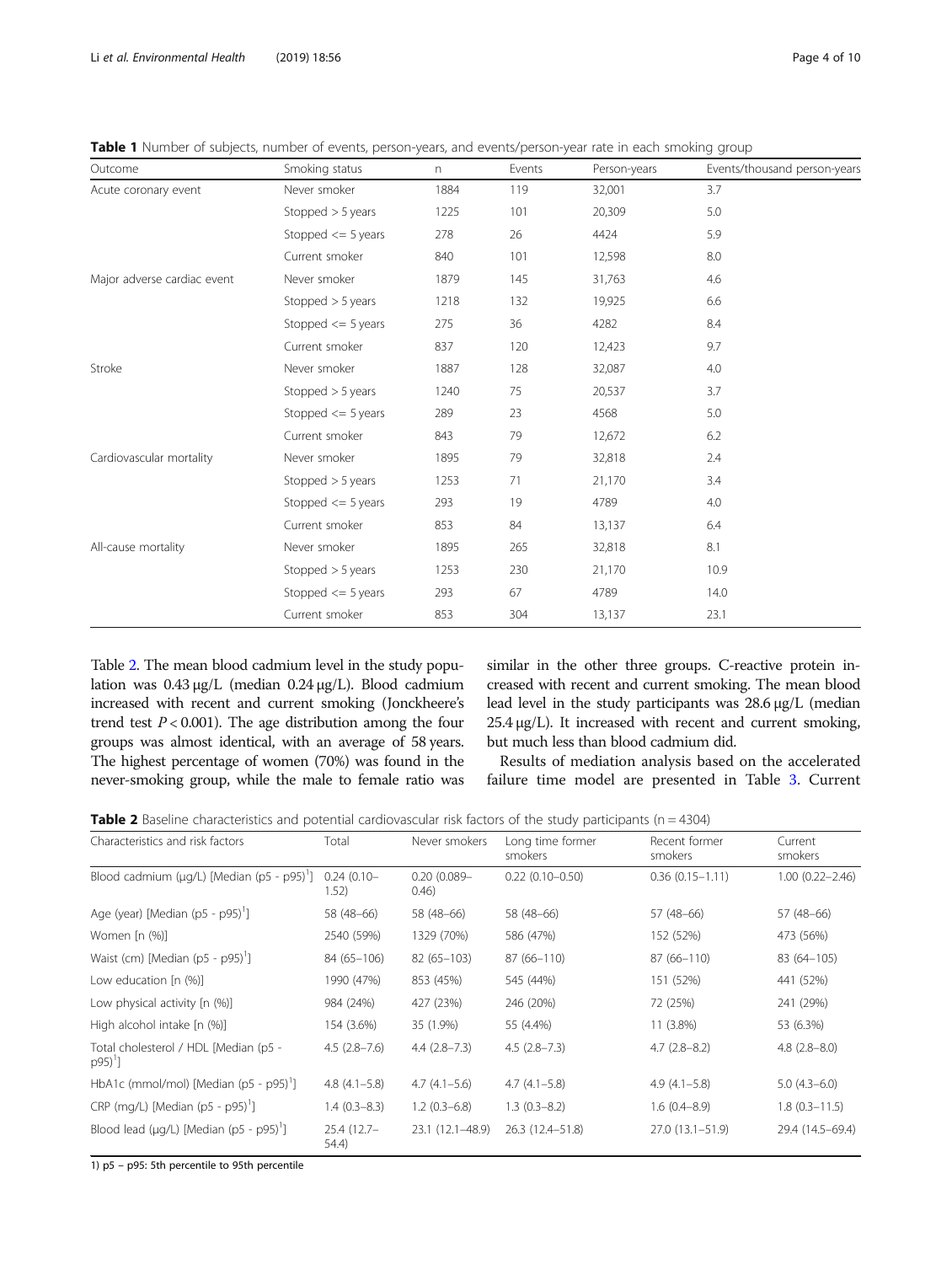<span id="page-4-0"></span>

|  |  |  | Table 3 Mediation analysis with the aft model, data from 4304 subjects |
|--|--|--|------------------------------------------------------------------------|
|--|--|--|------------------------------------------------------------------------|

| Aimed event                  | Smoking status          | Direct effect <sup>1</sup> |                     | Indirect effect <sup>1</sup> |            | Total effect <sup>1</sup> |            | PM <sup>2</sup> |
|------------------------------|-------------------------|----------------------------|---------------------|------------------------------|------------|---------------------------|------------|-----------------|
|                              |                         | estimate                   | 95% Cl <sup>3</sup> | estimate                     | 95% $Cl3$  | estimate                  | 95% $Cl3$  |                 |
| Acute coronary event         | Never smoker            |                            |                     |                              |            |                           |            |                 |
|                              | Long time former smoker | 1.00                       | 0.85, 1.19          | 1.00                         | 0.99, 1.00 | 1.00                      | 0.85, 1.19 |                 |
|                              | Recent former smoker    | 0.83                       | 0.64, 1.09          | 0.99                         | 0.96, 1.02 | 0.83                      | 0.63, 1.08 | 5%              |
|                              | Current smoker          | $0.75^{\text{a}}$          | 0.60.0.94           | 0.96                         | 0.84, 1.09 | 0.72 <sup>a</sup>         | 0.60, 0.86 | 12%             |
| Major adverse coronary event | Never smoker            |                            |                     |                              |            |                           |            |                 |
|                              | Long time former smoker | 0.93                       | 0.79, 1.09          | 1.00                         | 0.99, 1.00 | 0.92                      | 0.79, 1.08 |                 |
|                              | Recent former smoker    | 0.85                       | 0.66, 1.10          | 0.96 <sup>a</sup>            | 0.93, 0.99 | 0.82                      | 0.63, 1.06 | 21%             |
|                              | Current smoker          | 0.86                       | 0.70, 1.07          | 0.85 <sup>a</sup>            | 0.75, 0.96 | 0.73 <sup>a</sup>         | 0.62, 0.87 | 48%             |
| Stroke                       | Never smoker            |                            |                     |                              |            |                           |            |                 |
|                              | Long time former smoker | 1.17                       | 0.95, 1.43          | 1.00                         | 0.99, 1.00 | 1.16                      | 0.95, 1.43 |                 |
|                              | Recent former smoker    | 0.89                       | 0.65, 1.21          | 0.98                         | 0.94, 1.02 | 0.87                      | 0.64, 1.18 | 15%             |
|                              | Current smoker          | 0.81                       | 0.63, 1.06          | 0.93                         | 0.79, 1.08 | 0.75 <sup>a</sup>         | 0.61, 0.92 | 25%             |
| Cardiovascular mortality     | Never smoker            |                            |                     |                              |            |                           |            |                 |
|                              | Long time former smoker | 0.98                       | 0.94, 1.02          | 1.00                         | 1.00, 1.00 | 0.98                      | 0.94, 1.02 |                 |
|                              | Recent former smoker    | 0.97                       | 0.9, 1.05           | 1.00                         | 0.99, 1.00 | 0.97                      | 0.90, 1.04 | 0%              |
|                              | Current smoker          | 0.90 <sup>a</sup>          | 0.85, 0.95          | 0.99                         | 0.95, 1.02 | 0.89 <sup>a</sup>         | 0.85, 0.93 | 8%              |
| All-cause mortality          | Never smoker            |                            |                     |                              |            |                           |            |                 |
|                              | Long time former smoker | 0.98                       | 0.95, 1.01          | 1.00                         | 1.00, 1.00 | 0.98                      | 0.95, 1.00 |                 |
|                              | Recent former smoker    | 0.95                       | 0.91, 1.00          | 0.99                         | 0.99, 1.00 | $0.95^{\text{a}}$         | 0.91, 0.99 | 20%             |
|                              | Current smoker          | 0.88 <sup>a</sup>          | 0.85, 0.91          | 0.97 <sup>a</sup>            | 0.96, 0.99 | 0.86 <sup>a</sup>         | 0.84, 0.88 | 20%             |

<sup>1</sup>The effects are presented as fold change of survival time; <sup>2</sup>PM: proportion mediated (presented for recent former smokers and current smokers); <sup>3</sup>95% CI: 95% confidence interval; 4) <sup>a</sup>denotes  $P < 0.05$ 

smokers had shorter survival time compared to never smokers for all outcomes in this study (total effect, Table 3). In recent former smokers, the effect estimates also suggested a shorter survival time than in never smokers with varied  $p$  values. Indirect effects with confidence intervals excluding null (1.00 as null) were found in current smokers regarding MACE and all-cause mortality. For almost all outcomes except MACE in current smokers, the direct effects were stronger than the indirect effects. The proportion mediated among current smokers varied from 8% (cardiovascular mortality) to 48% (MACE), with an average of 22%. For recent former smokers, the mean proportion mediated was 11%. These results suggest that cadmium exposure is an important mediator of cardiovascular risk among current smokers, contributing approximately one-fifth of the total risk.

Results of mediation analysis based on the Aalen additive hazard model are presented in Table [4](#page-5-0). Incidence rates in current smokers were higher than in never smokers for all outcomes (total effect, Table [4](#page-5-0)). Recent former smokers had higher incidence rates compared to never smokers regarding MACE and all-cause mortality. The confidence intervals of the indirect effects all covered null (0 as null), however, the indirect effect of MACE for current smokers was borderline significant

(but significant in the AFT model). The proportion mediated among current smokers varied from 3% (cardiovascular mortality) to 58% (MACE), with an average of 20%. For recent former smokers, the mean proportion mediated was 8%. As expected, the Aalen additive hazard model provided similar results to the AFT model, suggesting that current smoking is an important risk factor for various cardiovascular outcomes, and cadmium is an important pathway for such effects.

The results from the analysis with log-transformed blood cadmium are shown in Additional file [1:](#page-7-0) Table S1a and b. In general, the analyses with log-transformed blood cadmium showed smaller direct and larger indirect effects, in comparison to analyses based on non-transformed blood cadmium values.

The analyses by using pack-years of smoking as exposure included 3523 individuals with complete data. The results in Additional file [1:](#page-7-0) Table S2a and b showed stronger indirect effects, with none of the confidence intervals covering the null value (null value is 1 for the AFT model and 0 for the Aalen model).

The results of the analysis including participants with inconsistent smoking status were highly consistent with the results from the main study population (Additional file [1:](#page-7-0) Table S3a and b).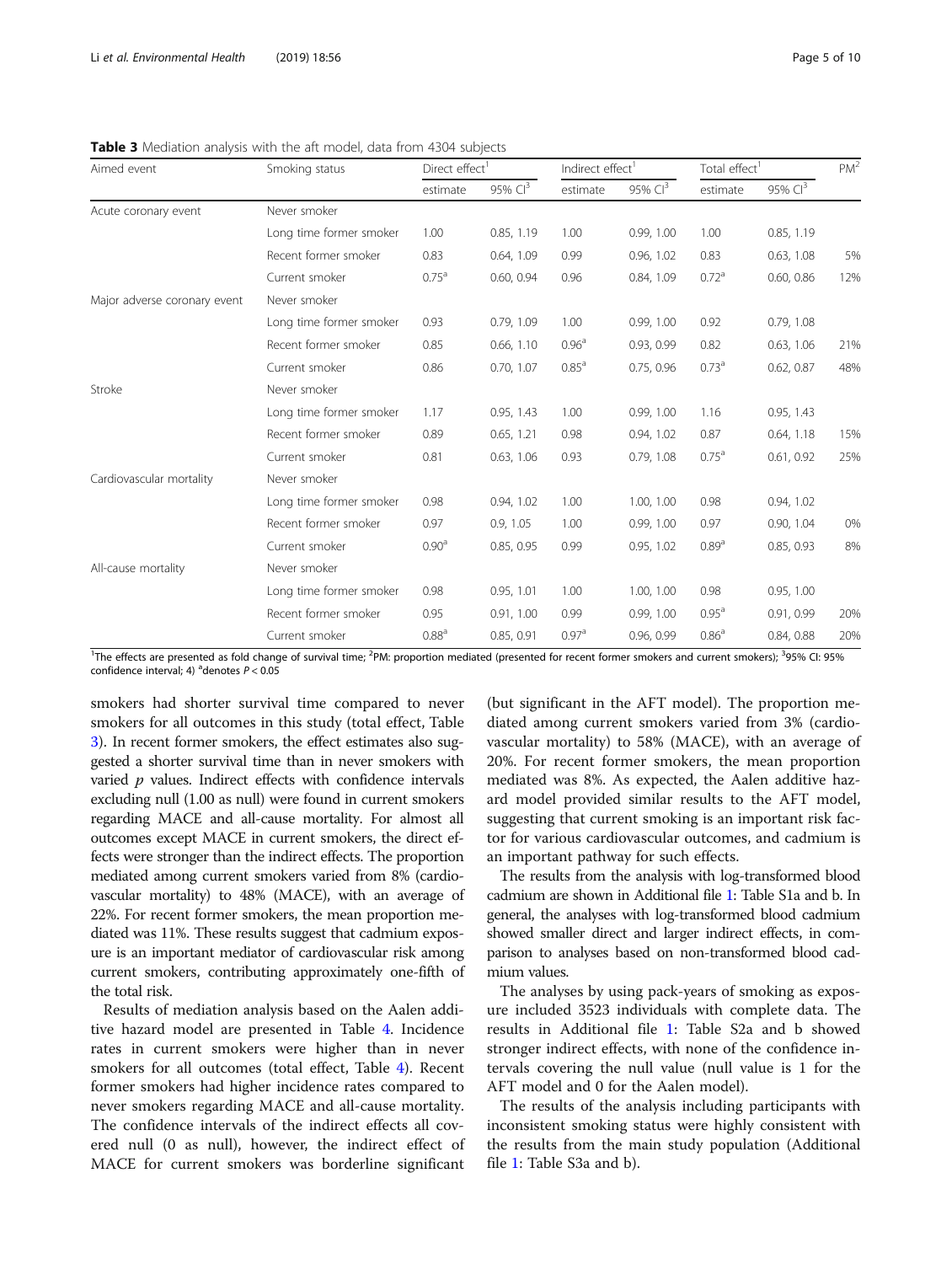<span id="page-5-0"></span>Table 4 Mediation analysis with the Aalen additive hazard model, data from 4304 subjects

| Aimed event                  | Smoking status          | Direct effect <sup>1</sup> |                     | Indirect effect <sup>1</sup> |                 | Total effect <sup>1</sup> |                 | PM <sup>2</sup> |
|------------------------------|-------------------------|----------------------------|---------------------|------------------------------|-----------------|---------------------------|-----------------|-----------------|
|                              |                         | estimate                   | 95% Cl <sup>3</sup> | estimate                     | 95% $Cl3$       | estimate                  | 95% $Cl3$       |                 |
| Acute coronary event         | Never smoker            |                            |                     |                              |                 |                           |                 |                 |
|                              | Long time former smoker | 0.25                       | $-0.73, 1.22$       | 0.0044                       | $-0.030, 0.044$ | 0.25                      | $-0.72, 1.23$   |                 |
|                              | Recent former smoker    | 1.80                       | $-0.13, 3.73$       | 0.044                        | $-0.24, 0.33$   | 1.84                      | $-0.088, 3.77$  | 2%              |
|                              | Current smoker          | 2.34 <sup>a</sup>          | 0.51, 4.17          | 0.18                         | $-0.95, 1.31$   | 2.52 <sup>a</sup>         | 1.13, 3.90      | 7%              |
| Major adverse coronary event | Never smoker            |                            |                     |                              |                 |                           |                 |                 |
|                              | Long time former smoker | 0.79                       | $-0.33, 1.92$       | 0.036                        | $-0.013, 0.11$  | 0.83                      | $-0.29, 1.96$   |                 |
|                              | Recent former smoker    | 1.96                       | $-0.23, 4.15$       | 0.37                         | $-0.015, 0.78$  | 2.33 <sup>a</sup>         | 0.16, 4.51      | 16%             |
|                              | Current smoker          | 1.10                       | $-0.94, 3.14$       | 1.50                         | $-0.030, 3.05$  | 2.60 <sup>a</sup>         | 1.07, 4.13      | 58%             |
| Stroke                       | Never smoker            |                            |                     |                              |                 |                           |                 |                 |
|                              | Long time former smoker | $-0.56$                    | $-1.45, 0.32$       | 0.0051                       | $-0.027, 0.043$ | $-0.55$                   | $-1.44, 0.33$   |                 |
|                              | Recent former smoker    | 0.82                       | $-0.89, 2.52$       | 0.046                        | $-0.20, 0.30$   | 0.86                      | $-0.85, 2.59$   | 5%              |
|                              | Current smoker          | 1.10                       | $-0.61, 2.81$       | 0.18                         | $-0.79, 1.16$   | 1.28 <sup>a</sup>         | 0.028, 2.53     | 14%             |
| Cardiovascular mortality     | Never smoker            |                            |                     |                              |                 |                           |                 |                 |
|                              | Long time former smoker | 0.49                       | $-0.29, 1.26$       | 0.0019                       | $-0.031, 0.037$ | 0.49                      | $-0.29, 1.26$   |                 |
|                              | Recent former smoker    | 0.81                       | $-0.62, 2.24$       | 0.017                        | $-0.22, 0.26$   | 0.82                      | $-0.57, 2.22$   | 2%              |
|                              | Current smoker          | 2.57 <sup>a</sup>          | 0.97, 4.17          | 0.065                        | $-0.89, 1.01$   | 2.63 <sup>a</sup>         | 1.40, 3.88      | 3%              |
| All-cause mortality          | Never smoker            |                            |                     |                              |                 |                           |                 |                 |
|                              | Long time former smoker | 1.29                       | $-0.12, 2.70$       | 0.059                        | $-0.012, 0.17$  | 1.35                      | $-0.055$ , 2.76 |                 |
|                              | Recent former smoker    | 2.95 <sup>a</sup>          | 0.28, 5.62          | 0.52                         | $-0.010, 1.09$  | 3.48 <sup>a</sup>         | 0.86, 6.11      | 15%             |
|                              | Current smoker          | 8.26 <sup>a</sup>          | 5.24, 11.3          | 2.08                         | $-0.062, 4.21$  | 10.3 <sup>a</sup>         | 8.05, 12.6      | 20%             |

<sup>1</sup> The effects are presented as number of additional cases per 1000 person-years; <sup>2</sup>PM: proportion mediated (presented for recent former smokers and current smokers);  $^3$  95% CI: 95% confidence interval; 4) <sup>a</sup>denotes  $P < 0.05$ 

The sensitivity analysis for measurement error in blood cadmium showed that, the bias introduced by measurement error of blood cadmium was negligible based on the high reliability ratio. For example, the estimates for the direct and indirect effect for MACE in the current smoker group would change by less than 1% (data not shown).

The sensitivity analysis for unmeasured confounder indicated that an unmeasured confounder needs to have rather strong effects on both blood cadmium and CVD risk in order to induce a large bias on the direct and indirect effects (Additional file [1:](#page-7-0) Table S4). For example, if being exposed to an unmeasured confounder could lead to an increase of blood cadmium by 0.3 μg/L, and could lead (directly) to 92% shorter survival time, this unmeasured confounder could nullify the indirect effect found by the AFT model regarding MACE in this study. Such a hypothetical effect of the unmeasured confounder on cadmium would be very strong. Also, the effect of the unmeasured confounder on CVD risk would need to constitute about half of the direct effect of smoking. To nullify the indirect effect found by the Aalen model, it would take an unmeasured confounder which would lead to an increase of blood cadmium by 0.4 μg/L and cause (directly) 0.5 extra incidence of MACE per 1000 person-year (about half of the direct effect of smoking).

#### **Discussion**

This study used mediation analysis to analyze the possible pathway linking smoking to CVD and mortality. The results consistently indicated that part of the effect of smoking is mediated through cadmium. This indirect effect of cadmium contributed about one-fifth of the smoking-induced risk of CVD.

This mediation study is based on the pre-defined smoking-cadmium-CVD pathway. The results are meaningful only when the pathway is valid. One concern is that cadmium might only be a proxy for other toxins in tobacco. However, available data do not support such a concept. In a meta-analysis [[9\]](#page-8-0), a subgroup analysis of never smokers in nine published studies which included CVD, coronary heart disease, heart failure, stroke and peripheral artery disease, there was a pooled relative event risk of 1.27 (95% CI: 0.97, 1.67) per change in cadmium levels. In the Strong Heart Study there was a relative CVD risk of 1.26 (1.00, 1.58) in 80th vs 20th percentiles of urinary cadmium in never smokers [\[33](#page-8-0)]. In this cohort, the hazard ratio of MACE was 2.2 (1.0, 4.6) in never smokers in 4th vs 1st quartiles of blood cadmium [\[11](#page-8-0)]. Therefore, the pathway of smoking-cadmium-CVD risk should be valid and it is unlikely that cadmium is merely a proxy for other compounds in tobacco smoke.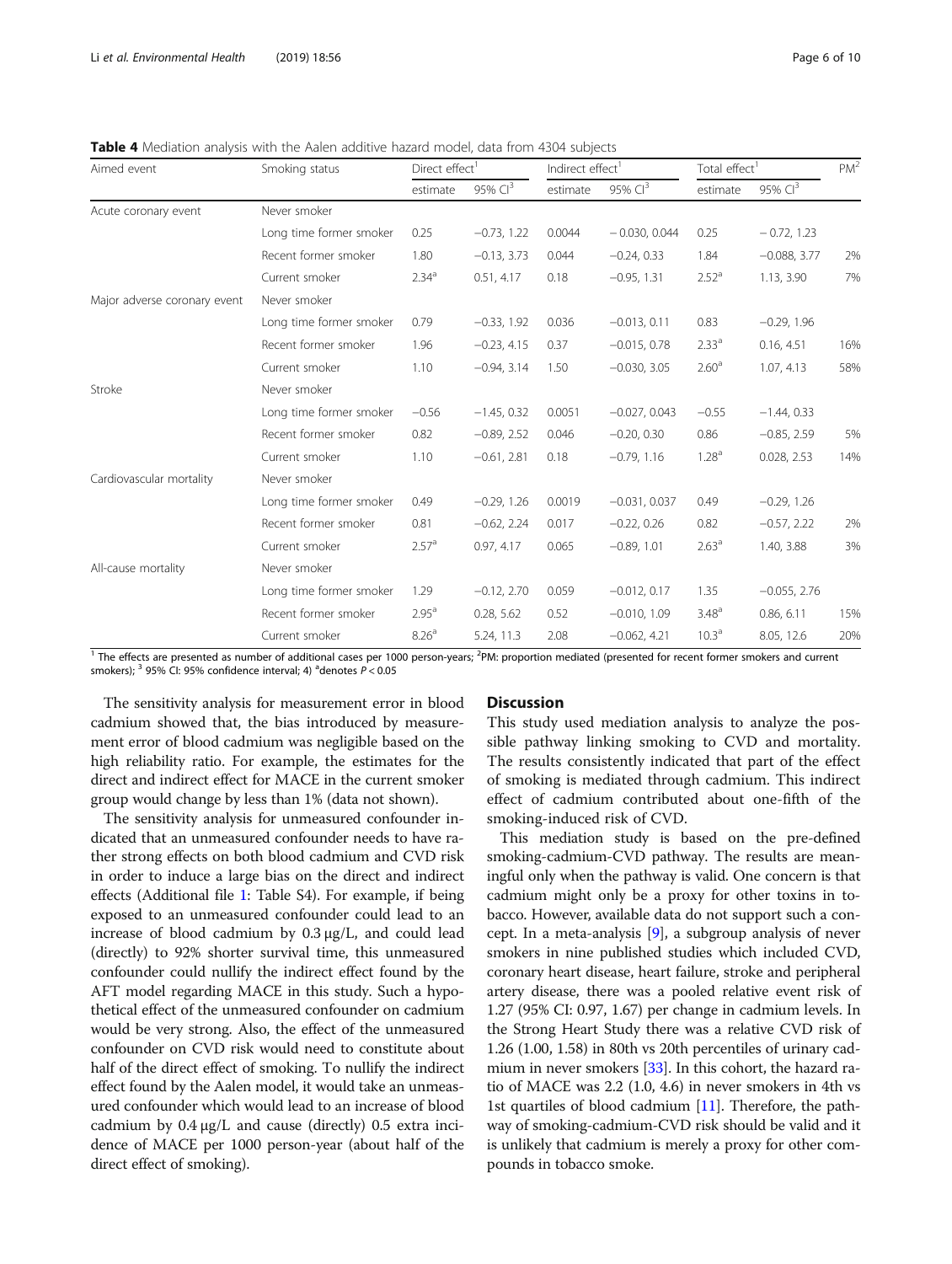The results of the mediation analysis based on the AFT model should be interpreted as the fold change of survival time compared to the never smoker group. For example, current smokers on average had 27% shorter survival time until their first MACE compared to never smokers, and 15% could be attributed to cadmium from smoking (Table [3](#page-4-0)). The results with the Aalen additive hazard model can be interpreted as the additional event rate in smokers compared to never smokers. Current smokers would have 2.60 extra MACE per 1000 personyear compared to never smokers, and 1.50 of these would be due to cadmium from smoking (Table [4\)](#page-5-0). Not many of the indirect effects are statistically significant (with their 95% confidence intervals covering null), and this is probably due to limited statistical power. This issue could be better addressed by longer follow-up time, and/or larger study population size. Nevertheless, the results by the two models demonstrated from different angles that cadmium in smoking tobacco is a very likely mechanism contributing to smoking-induced CVD.

The results of this study provide quantitative assessment for effects of certain interventions. However, the potential intervention depends on which part of the effect is considered. 1) When discussing the total effect, the intervention would be "never smoke". Such an intervention is important on a population level. 2) The direct effect obtained (from the AFT and the Aalen models) is the natural direct effect. In this study it would mean that if the smokers had the same level of blood cadmium as never smokers (they had cadmium from other sources), the direct effect estimates what CVD risk they would face compared to never smokers. As the results indicated, smokers would still have an increased CVD risk, even if the tobacco had been free of cadmium. The remaining CVD risk by smoking is probably caused by other toxicants in smoking. It should be noted that cadmium from other sources are not relevant here because it was not assumed that the smokers had zero blood cadmium, instead we assumed they would have the same level as never smokers. 3) When focusing on the indirect effect, where the effect of the smoking-cadmium-CVD risk pathway was estimated, the comparison would be between the smokers in the real world where smoking tobacco contains cadmium and smokers if they had smoked cadmium-free tobacco (therefore the level of blood cadmium was counterfactually set to the level which it naturally would be if they did not smoke). The intervention could be defined as "to ban cadmium in tobacco" (or to decrease cadmium pollution, which is causing cadmium in tobacco). As our results showed, such an intervention was estimated to reduce the CVD risk.

Since not all the participants provided information at the re-examination, some participants may have been misclassified regarding smoking group. To investigate if such potential misclassification could influence the results, we performed a sensitivity analysis where the 515 participants with inconsistent self-reported smoking status were also included in the models. The results were similar to the ones obtained for the restricted study population. Therefore, such potential misclassification should not have affected our results.

The non-confounding assumption in mediation analysis should control for: 1) exposure-outcome confounding, 2) mediator-outcome confounding, 3) exposure-mediator confounding, and one must further assume that, 4) none of the mediator-outcome confounders are affected by the exposure [\[34\]](#page-8-0). The co-exposures from smoking would be potential mediator-outcome confounders if they had common sources with cadmium other than smoking. An example would be simultaneous exposure to cadmium and lead in food. It was noted that in the never smoker group blood cadmium and blood lead were associated. Therefore blood lead was included in the adjustment. Unfortunately the information on other co-exposures were not available. Therefore, we performed a sensitivity analysis for unmeasured mediator-outcome confounders, and it indicated that an unmeasured confounder needs to be very influential on both cadmium and CVD risk to induce a substantial bias. Based on the knowledge of sources of cadmium exposure and of risk factors for CVD, we consider such strong unmeasured confounders not to be realistic.

Blood cadmium was non-transformed in the main analyses in this study. Log transformation was not considered as the best choice because it is not plausible to assume that a fold change of blood cadmium at very low cadmium levels (e.g., from 0.01 to  $0.02 \mu g/L$ ) would increase CVD risk to the same extent as a similar fold change at normal or high blood cadmium levels (e.g., from 0.4 to 0.8 μg/L). A linear association is biologically more plausible. However, we did perform a sensitivity analysis where blood cadmium was log-transformed. The results tended to increase the indirect effect of cadmium, which therefore strengthened our conclusion that part of the effect of smoking on CVD risk is mediated via cadmium.

Regarding external validity, the blood cadmium levels found in this study (mean 0.43 μg/L) are typical for middle-aged European and US populations [\[35,](#page-8-0) [36\]](#page-8-0).

To our knowledge, this is the first study using mediation analysis to investigate the mechanism of smoking-induced cardiovascular risk linked to cadmium in a prospective cohort. As previously discussed, mediation analysis is a powerful tool to disentangle direct and indirect effects, which can provide insights on mechanisms [[19\]](#page-8-0). The present results support the hypothesis that the cadmium content in tobacco smoke can cause CVD, raising questions about pathophysiology. In a population perspective,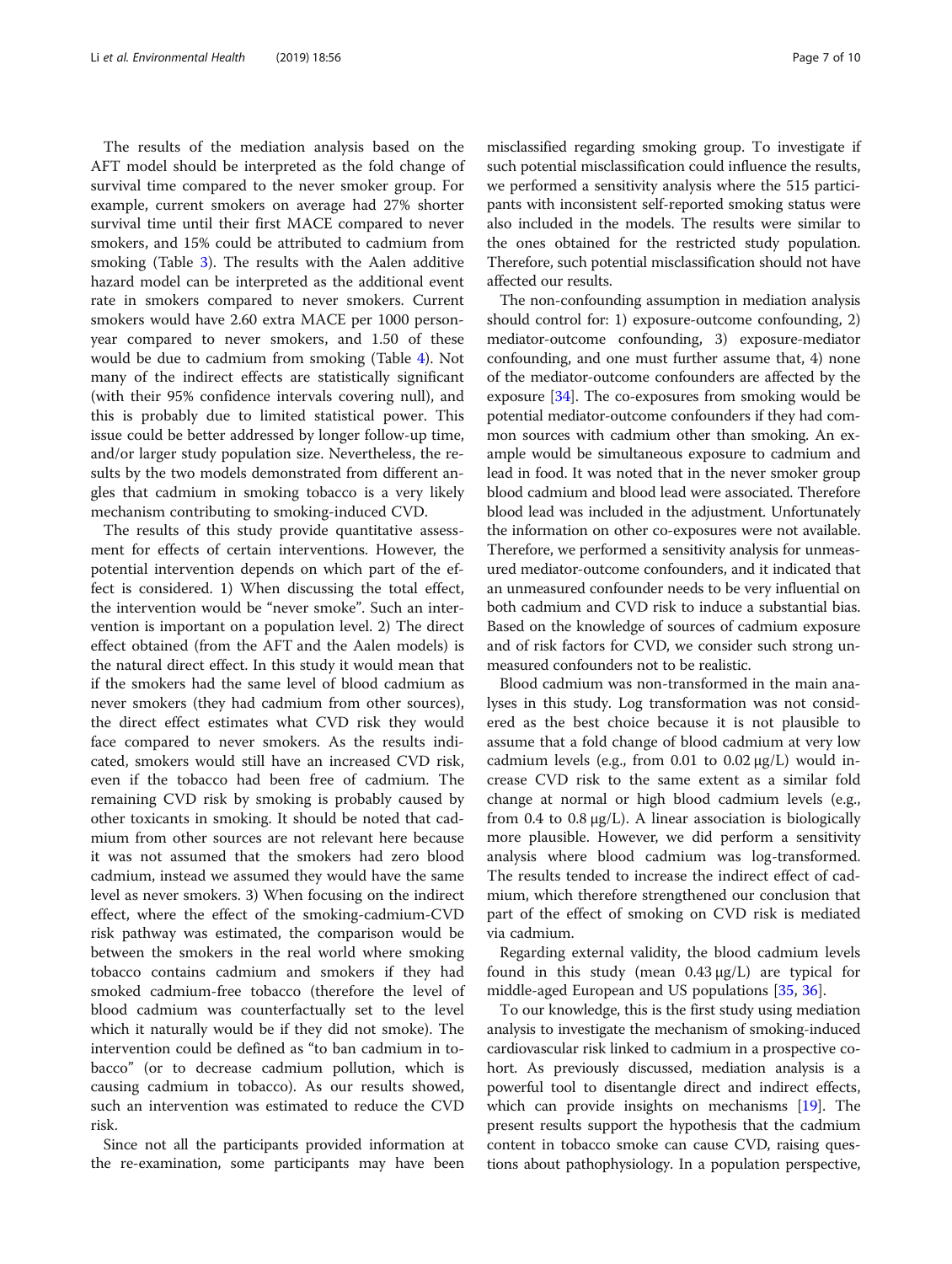<span id="page-7-0"></span>CVDs are known to be caused by atherosclerosis which leads to the formation of plaques in arterial vessel walls. The available body of data indicates pro-atherosclerotic effects of cadmium exposure as shown in experimental and human studies [\[12](#page-8-0)–[16](#page-8-0)]. In addition, we have recently shown that the smoking-associated occurrence of atherosclerotic plaques in carotid arteries is partly mediated by cadmium exposure [\[18](#page-8-0)]. However, asymptomatic atherosclerotic plaques are very common in older people. In principle, coronary events and stroke occur only if these plaques become vulnerable, rupture, and cause thrombosis [[37](#page-8-0)], and indeed, there are indications that cadmium increases plaque vulnerability. In symptomatic carotid plaques, compared to blood, there is a 50-fold increase in cadmium levels, and the cadmium concentration is the highest in the part of the plaque that usually ruptures [[38](#page-9-0)]. In such plaques, there is a positive association between blood cadmium concentration and the degree of inflammation in those sections of the plaque with the most frequent ruptures [\[39](#page-9-0)]. A possible mechanism behind the role of cadmium in CVD is that cadmium depletes glutathione and protein-bound sulfhydryl groups, leading to increased generation of reactive oxygen species, which could in turn result in various adverse effects including lipid peroxidation, DNA damage, membrane damage, inflammation, etc., and thereby maintain a vicious circle eventually leading to plaque formation and clinical events [[40](#page-9-0)]. Taken together, this data provides a plausible mechanistic explanation for the finding of an indirect cadmium-related effect on smoking-associated risk of CVD.

There are several limitations to this study. Firstly, smoking status was self-reported, which can lead to misclassification due to memory error. Detailed information on smoking burden such as pack years was not available for all participants. Secondly, exposure through passive smoking was not included in the model, which may have influenced the results to some extent [\[41](#page-9-0)]. Thirdly, urinary cadmium concentrations were not available as a long term measure of cadmium exposure. However, in a study based upon NHANES data it was found that blood cadmium concentrations showed highly significant correlations with smoking duration, smoking dose and pack-years in former smokers with no dramatic differences compared to similar analysis with urine cadmium levels [[42](#page-9-0)]. Hence, we believe that blood cadmium has been a sufficient measure of smoking exposure. Fourthly, for some of the CVD outcomes (e.g., cardiovascular mortality), there were few cases in the study, which led to limited statistical power to detect a true effect.

## Conclusions

In summary, we have found that cadmium exposure seems to be an important pathway for smoking-induced CVD. This opens up new insights into disease processes and could be important both for individuals at risk and policy makers. The results also clearly demonstrate that smoking should be avoided and that cadmium exposure in the population should be minimized.

## Additional file

[Additional file 1:](https://doi.org/10.1186/s12940-019-0495-1) Table S1a. Mediation analysis with AFT model, with log-transformed blood cadmium, data from  $n = 4304$  subjects. The effects are presented as fold change of survival time. Table S1b. Mediation analysis with Aalen model, with log-transformed blood cadmium, data from n = 4304 subjects. The effects are presented as number of additional cases per 1000 person-years. Table S2a. Mediation analysis with AFT model, with pack-years as exposure, data from  $n = 3523$  subjects. The effects are presented as fold change of survival time per 1 pack-year. Table S2b. Mediation analysis with Aalen model, with pack-years as exposure, data from  $n = 3523$  subjects. The effects are presented as number of additional cases per 1000 person-years per 1 pack-year. Table S3a. Mediation analysis with AFT model including 515 participants with inconsistent reported smoking status, data from  $n = 4819$  subjects. The effects are presented as fold change of survival time. Table S3b. Mediation analysis with Aalen model including 515 participants with inconsistent reported smoking status, data from  $n = 4819$  subjects. The effects are presented as number of additional cases per 1000 person-years. Table S4. Sensitivity analysis for unmeasured mediator-outcome confounder. The results of direct effects and indirect effects for major adverse cardiac event in current smoker group were taken as an example here. The analysis is made for the situation where the unmeasured confounder increases cadmium (α3 > 0) and shortens survival time (exp(β5) < 1, AFT) or increases the hazard (β5 > 0, Aalen). Corrected estimates of direct and indirect effects are listed below, given certain values of the effect of the unmeasured confounder on cadmium (α3), the effect of the confounder on survival (exp(β5) for AFT model and β5 for Aalen model). (DOCX 57 kb)

#### Abbreviations

AFT: Accelerated failure time; CVD: Cardiovascular disease; ICD: International Classification of Diseases; MACE: Major adverse coronary event

#### Acknowledgements

The authors gratefully acknowledge the participants of the study and all medical and nursing staff of University Hospital. The Swedish National Hospital Discharge Register and Cause of Death Register, the Malmö Stroke Register, and the Swedish Coronary Angiography and Angioplasty Registry are acknowledged for providing information about CVD outcomes.

#### Authors' contributions

All listed authors contributed to the manuscript. LB and GS designed the study and directed its implementation. GE, BH, and YB established the cohort including quality assurance and control. BF helped conduct the literature review and prepared part of the Discussion section of the text. EMA designed the study and supervised the study's analytic strategy. HL performed statistical analyses and wrote most of the text. All authors contributed to the final version of the manuscript and have agreed to submit it for publication.

#### Funding

The study was financed by grants from the Swedish state under the agreement between the Swedish government and the county councils, the ALF-agreement (74580). This work was also supported by the Swedish Research Council (grant 2014–2265), the Swedish Heart-Lung Foundation (grant 2013–0249 and 2015–0469), the Swedish research council for Health, Working Life and Welfare (grant FORTE 2014–0171), and Malmö University Hospital.

#### Availability of data and materials

The data that support the findings of this study are available from Gothenburg University, but restrictions apply to the availability of these data, which were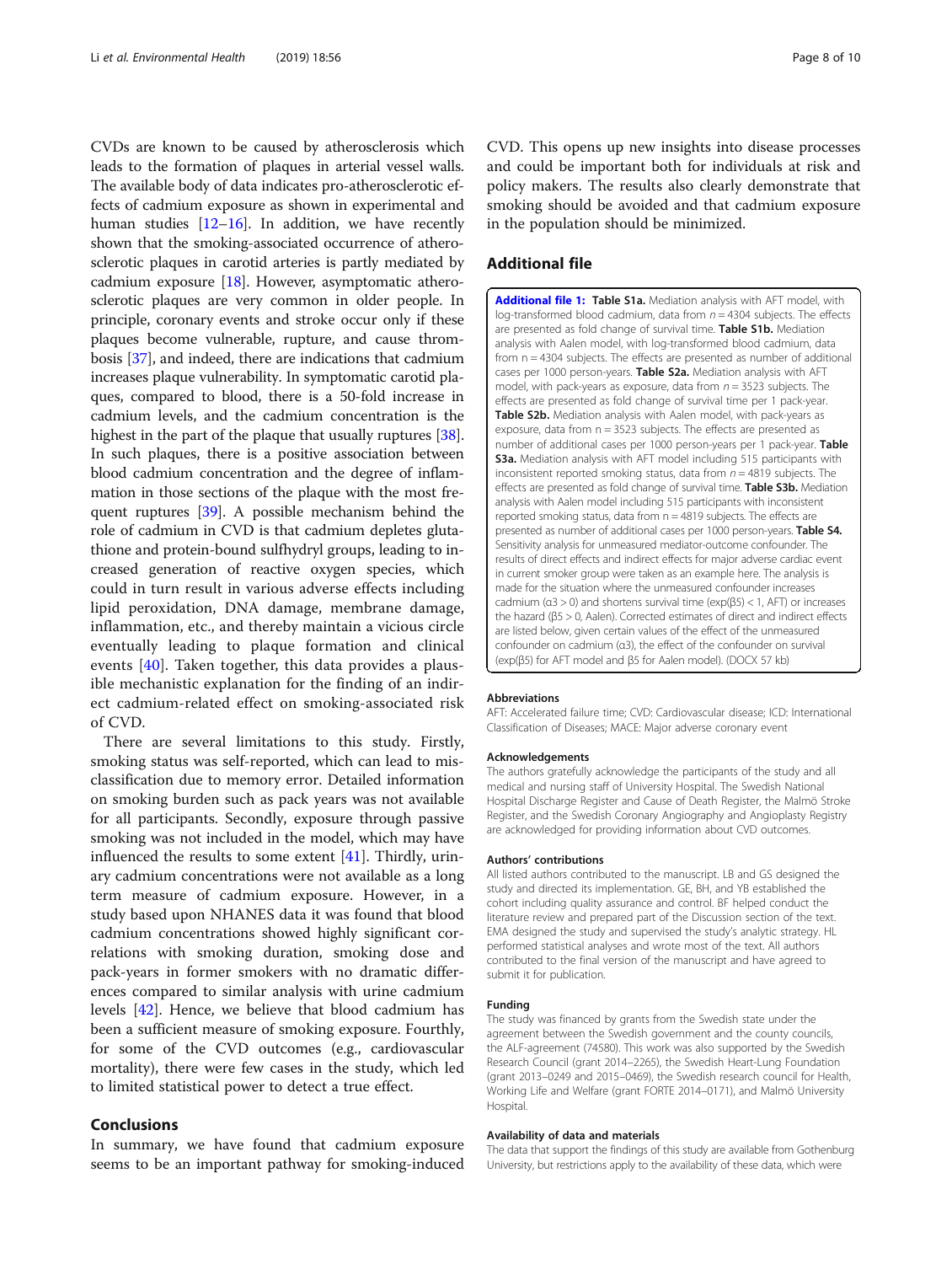<span id="page-8-0"></span>used under license for the current study, and so are not publicly available. Data are however available from the authors upon reasonable request and with permission of Gothenburg University.

#### Ethics approval and consent to participate

The study was approved by the regional ethics review board in Lund, Sweden. All participants provided written informed consent.

#### Consent for publication

Not Applicable.

#### Competing interests

The authors declare that they have no competing interests.

#### Author details

<sup>1</sup>Occupational and Environmental Medicine, Sahlgrenska University Hospital and Sahlgrenska Academy, University of Gothenburg, P.O. Box 414, 405 30 Gothenburg, Sweden. <sup>2</sup>Department of Molecular and Clinical Medicine, Wallenberg Laboratory for Cardiovascular and Metabolic Research, University of Gothenburg and Sahlgrenska University Hospital, Gothenburg, Sweden. <sup>3</sup>Cardiovascular Epidemiology, Department of Clinical Sciences in Malmö, Lund University and Skåne University Hospital, Malmö, Sweden.

### Received: 28 March 2019 Accepted: 31 May 2019 Published online: 14 June 2019

#### References

- 1. Ockene IS, Miller NH. Cigarette smoking, cardiovascular disease, and stroke: a statement for healthcare professionals from the American Heart Association. American Heart Association Task Force on Risk Reduction. Circulation. 1997;96(9):3243–7.
- Shah RS, Cole JW. Smoking and stroke: the more you smoke the more you stroke. Expert Rev Cardiovasc Ther. 2010;8(7):917–32.
- 3. Fowles J, Dybing E. Application of toxicological risk assessment principles to the chemical constituents of cigarette smoke. Tob Control. 2003;12(4):424–30.
- Pappas RS, Fresquez MR, Martone N, Watson CH. Toxic metal concentrations in mainstream smoke from cigarettes available in the USA. J Anal Toxicol. 2014;38(4):204–11.
- 5. Oberdorster G, Sharp Z, Atudorei V, Elder A, Gelein R, Lunts A, Kreyling W, Cox C. Extrapulmonary translocation of ultrafine carbon particles following whole-body inhalation exposure of rats. J Toxicol Environ Health A. 2002; 65(20):1531–43.
- 6. American Toxic Substances and Disease Registry (ATSDR). Toxicological Profile for Cadmium. Atlanta: Registry ATSaD; 2012. p. 12–105.
- 7. Nordberg GF, Nogawa K, Nordberg M. Cadmium. In: Nordberg GF, Fowler GF, Nordberg M, editors. Handbook on the Toxicology of Metals. 4th ed. Amsterdam: Elsevier; 2015. p. 667–716.
- 8. International Agency for Research on Cancer (IARC). Cadmium and cadmium compounds. In: Arsenic, metals, fibres, and dusts. IARC Monogr Eval Carcinog Risk Hum 100C; 2012. p. 121–45.
- 9. Tellez-Plaza M, Jones MR, Dominguez-Lucas A, Guallar E, Navas-Acien A. Cadmium exposure and clinical cardiovascular disease: a systematic review. Curr Atheroscler Rep. 2013;15(10):356.
- 10. Tinkov AA, Filippini T, Ajsuvakova OP, Skalnaya MG, Aaseth J, Bjorklund G, Gatiatulina ER, Popova EV, Nemereshina ON, Huang PT, et al. Cadmium and atherosclerosis: A review of toxicological mechanisms and a meta-analysis of epidemiologic studies. Environ Res. 2018;162:240–60.
- 11. Barregard L, Sallsten G, Fagerberg B, Borne Y, Persson M, Hedblad B, Engstrom G. Blood cadmium levels and incident cardiovascular events during follow-up in a population-based cohort of Swedish adults: the malmo diet and cancer study. Environ Health Perspect. 2016;124(5):594–600.
- 12. Messner B, Knoflach M, Seubert A, Ritsch A, Pfaller K, Henderson B, Shen YH, Zeller I, Willeit J, Laufer G. Cadmium is a novel and independent risk factor for early atherosclerosis mechanisms and in vivo relevance. Arterioscler Thromb Vasc Biol. 2009;29(9):1392–8.
- 13. Knoflach M, Messner B, Shen YH, Frotschnig S, Liu G, Pfaller K, Wang X, Matosevic B, Willeit J, Kiechl S, et al. Non-toxic cadmium concentrations induce vascular inflammation and promote atherosclerosis. Circ J. 2011; 75(10):2491–5.
- 14. Subramanyam G, Bhaskar M, Govindappa S. The role of cadmium in induction of atherosclerosis in rabbits. Indian Heart J. 1992;44(3):177–80.
- 15. Fagerberg B, Bergström G, Borén J, Barregard L. Cadmium exposure is accompanied by increased prevalence and future growth of atherosclerotic plaques in 64-year-old women. J Intern Med. 2012;272(6):601–10.
- 16. Fagerberg B, Barregard L, Sallsten G, Forsgard N, Ostling G, Persson M, Borne Y, Engstrom G, Hedblad B. Cadmium exposure and atherosclerotic carotid plaques--results from the malmo diet and cancer study. Environ Res. 2015;136:67–74.
- 17. Hecht EM, Landy DC, Ahn S, Hlaing WM, Hennekens CH. Hypothesis: cadmium explains, in part, why smoking increases the risk of cardiovascular disease. J Cardiovasc Pharmacol Ther. 2013;18(6):550–4.
- 18. Andersson EM, Fagerberg B, Sallsten G, Borné Y, Hedblad B, Engström G, Barregard L. The association between tobacco smoking and atherosclerotic plaques in the carotid artery is partly mediated by cadmium exposure. Am J Epidemiol. 2018;187(4):806–16.
- 19. Pearl J. Direct and indirect effects. In: Proceedings of the seventeenth conference on uncertainty in artificial intelligence. Seattle: Morgan Kaufmann Publishers Inc; 2001. p. 411–20.
- 20. Berglund G, Elmstahl S, Janzon L, Larsson SA. The Malmo diet and cancer study. Design and feasibility. J Intern Med. 1993;233(1):45–51.
- 21. Hedblad B, Nilsson P, Janzon L, Berglund G. Relation between insulin resistance and carotid intima-media thickness and stenosis in non-diabetic subjects. Results from a cross-sectional study in Malmo, Sweden. Diabet Med. 2000;17(4):299–307.
- 22. Nilsson PM, Boutouyrie P, Cunha P, Kotsis V, Narkiewicz K, Parati G, Rietzschel E, Scuteri A, Laurent S. Early vascular ageing in translation: from laboratory investigations to clinical applications in cardiovascular prevention. J Hypertens. 2013;31(8):1517–26.
- 23. Kawachi I, Colditz GA, Stampfer MJ, Willett WC, Manson JE, Rosner B, Speizer FE, Hennekens CH. Smoking cessation and decreased risk of stroke in women. JAMA. 1993;269(2):232–6.
- 24. Wannamethee SG, Shaper AG, Whincup PH, Walker M. Smoking cessation and the risk of stroke in middle-aged men. JAMA. 1995;274(2):155–60.
- 25. Gottlieb SO. Cardiovascular benefits of smoking cessation. Heart Dis Stroke. 1992;1(4):173–5.
- 26. Gambelunghe A, Sallsten G, Borne Y, Forsgard N, Hedblad B, Nilsson P, Fagerberg B, Engstrom G, Barregard L. Low-level exposure to lead, blood pressure, and hypertension in a population-based cohort. Environ Res. 2016; 149:157–63.
- 27. Lange T, Hansen JV. Direct and indirect effects in a survival context. Epidemiology. 2011;22(4):575–81.
- 28. Valeri L, VanderWeele TJ. SAS Macro for causal mediation analysis with survival data. Epidemiology. 2015;26(2):E23–4.
- 29. Gelfand LA, MacKinnon DP, DeRubeis RJ, Baraldi AN. Mediation analysis with survival outcomes: accelerated failure time vs. proportional hazards models. Front Psychol. 2016;7:423.
- 30. VanderWeele TJ. Causal mediation analysis with survival data. Epidemiology. 2011;22(4):582–5.
- 31. le Cessie S, Debeij J, Rosendaal FR, Cannegieter SC, Vandenbrouckea JP. Quantification of bias in direct effects estimates due to different types of measurement error in the mediator. Epidemiology. 2012;23(4):551–60.
- 32. le Cessie S. Bias formulas for estimating direct and indirect effects when unmeasured confounding is present. Epidemiology. 2016;27(1):125–32.
- 33. Tellez-Plaza M, Guallar E, Howard BV, Umans JG, Francesconi KA, Goessler W, Silbergeld EK, Devereux RB, Navas-Acien A. Cadmium exposure and incident cardiovascular disease. Epidemiology. 2013;24(3):421.
- 34. VanderWeele TJ. Unmeasured confounding and hazard scales: sensitivity analysis for total, direct, and indirect effects. Eur J Epidemiol. 2013;28(2):113–7.
- 35. Pawlas N, Stromberg U, Carlberg B, Cerna M, Harari F, Harari R, Horvat M, Hruba F, Koppova K, Krskova A, et al. Cadmium, mercury and lead in the blood of urban women in Croatia, the Czech Republic, Poland, Slovakia, Slovenia, Sweden, China, Ecuador and Morocco. Int J Occup Med Environ Health. 2013;26(1):58–72.
- 36. Wang X, Mukherjee B, Park SK. Associations of cumulative exposure to heavy metal mixtures with obesity and its comorbidities among U.S. adults in NHANES 2003-2014. Environ Int. 2018;121(Pt 1):683–94.
- 37. Redgrave JN, Lovett JK, Gallagher PJ, Rothwell PM. Histological assessment of 526 symptomatic carotid plaques in relation to the nature and timing of ischemic symptoms: the Oxford plaque study. Circulation. 2006;113(19): 2320–8.